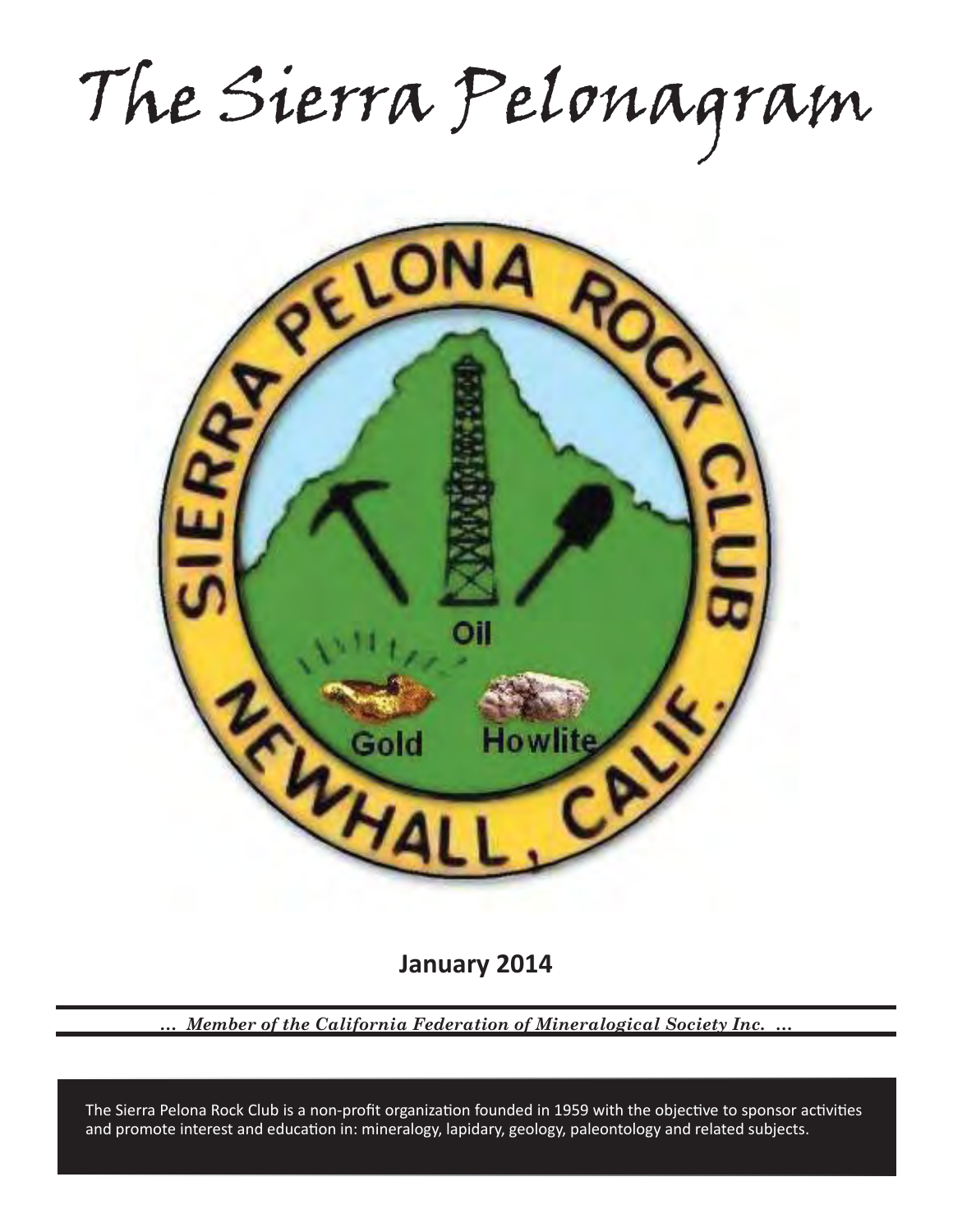## **January Birthdays**

| Jud Figatner            | Jan. 10  |
|-------------------------|----------|
| <b>Bonnie Forstner</b>  | Jan. 14  |
| Diane Henry             | Jan. 30  |
| Larry Holt              | Jan. 29  |
| Debbie Meredith         | Jan 11   |
| <b>Martin Schreiner</b> | Jan. 9   |
| <b>Bruce Velie</b>      | Jan. $3$ |
| <b>Austin Williams</b>  | Jan. 5   |

**Upcoming CFMS Shows**

For more information, please go to the club website or to the CFMS website

### **January 18 - 19: EXETER, CA**

Tule Gem & Mineral Society, Visalia Contact: Pepper Okada, (559) 733-5842 Email: Pepperok@clearwire.net Website: www.tulegem.org

### **February 15 - 24: INDIO, CA**

San Gorgonio Mineral & Gem Society, Banning Contact: Bert Grisham, (915) 849-1674, (951) 288-9025 cell Email: bert67@verizon.net

### **February 21 - 23: NEWARK, CA**

Mineral & Gem Society of Castro Valley Contact: Cathy Miller Email: info@mgscv.org Website: www.mgscv.org

#### **March 1 - 2: ARCADIA, CA**

Monrovia Rockhounds Contact: Jo Anna Ritchey, (626) 359-1624 Email: joannaritchey@gmail.com Website: www.Moroks.com

#### **March 1 - 2: VENTURA, CA**

Ventura Gem & Mineral Society Contact: Krishna Juarez, (805) 323-6725 Email: abaris2007@gmail.com Website: www.vgms.org

#### **March 8 - 9: SAN MARINO, CA**

Pasadena Lapidary Society Contact: Marcia Goetz, (626) 260-7239 Email: joenmar1@verizon.net

## **March 8 - 9: SPRECKELS, CA**

Salinas Valley Rock & Gem Club Contact: Karin Salomon, (831) 375-5233 Email: k1.salomon72@yahoo.com Website: www.salinasrockandgem.com

#### **March 8 - 9: TURLOCK, CA**

Mother Lode Mineral Society, Modesto Contacts: Bud & Terry McMillin, (209) 524-3494 Email: terry\_mcmillin@yahoo.com Website: www.turlockgemshow.com



## **February Birthdays**

| Feb. 1  |
|---------|
| Feb. 7  |
| Feb. 13 |
| Feb. 1  |
| Feb. 17 |
|         |

## **Officers:**

President – Bill Webber Vice-President – Ron Lawrence Secretary: Heidi Webber Treasurer – Ron Rackliffe Federation Director (CFMS/AFMS) – Shep Koss

## **Chairpersons:**

Claim - Mike Serino Donation Rock Table - Akiko Strathmann Equipment - Bill Webber Field Trips – Open Historian -Open Hospitality – Tina White Membership – Barbara Farrar On-Line Presence (website) - Larry Holt Pelonagram Publisher, Editor – Heidi Webber Programs – Shep Koss Publicity –Bruce Velie Storage -open Sunshine - Brigitte Mazourek

The Sierra Pelona Rock Club, is a member of the California and American Federation of Mineralogical Societies, Inc. (CFMS/AFMS). The general club meetings (Open to the public) are at 7:30 PM, on the 3rd Tuesday of each month at:

# **The Clubhouse of the Greenbrier Mobile Estates EAST 21301 Soledad Canyon Rd Canyon Country, CA 91351**

Contact the Club or the Sierra Pelonagram Editor at:

**Sierra Pelona Rock Club P.O. Box 221256 Newhall, Ca. 91322** Or e-mail: hwebber50@gmail.com *Visit the SPRC website http://www.sierrapelona. com/*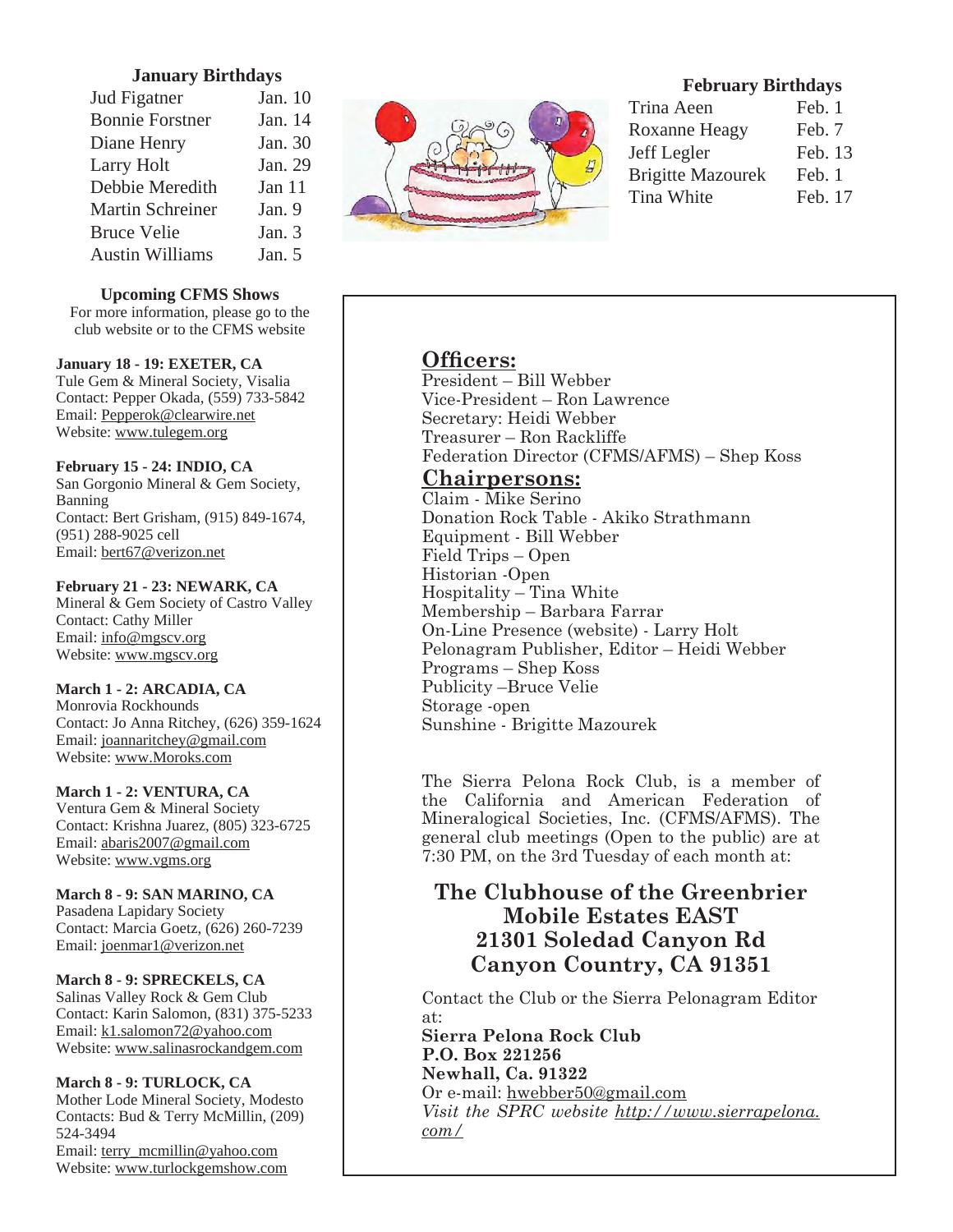## **President's Message**



 Well, here I am again! I want to thank all the board members who remained and those who were elected into their new position. And big thanks to the various chairpersons. Each and every one of you are vital to the smooth running and vitality of our club.

 And speaking of club vitality, membership participation is also vital to any club. I know you probably get tired of hearing this, but think about why you are with us: You want to learn about and enjoy rocks and minerals and even the geology around us. Going out on field trips is like going to a fantastic laboratory. It is all there for you to discover. Added benefits are beautiful, peaceful vistas, fresh air, exercise and on occasion, hot dogs! How can you beat that?!

 I also plan to continue with Greg Langewisch's programs with the workshop every other month and on alternating months, the wire-wrapping sessions. They technically aren't classes, but we meet, work on our projects and do learn from those that are there making stuff we want to learn. These sessions will be available as there is space at the clubhouse.

 The clubhouse is scheduled for a renovation, but that has now been put off for several months, possibly even the rest of the year. So we will have access for now. We will be sure to let you know if at any time we don't have access.

I hope to see you all at the meeting on the  $21^{st}$ .

Bill Webber President, SPRC

# **Listed below is our lineup for the chairpersons for 2014. Thank you all.**

| Claim:       | Mike Serino                               |
|--------------|-------------------------------------------|
| Equipment:   | <b>Bill Webber</b>                        |
| Facebook:    | Greg L (He is thinking about it)?         |
| Field Trips: | open                                      |
| Historian:   | open                                      |
| Hospitality: | Tina White                                |
| Membership:  | Barbara Farrar                            |
| Pelonagram:  | Heidi Webber                              |
| Programs:    | (Shep would love for someone to take this |
| over)        |                                           |
| Publicity:   | <b>Bruce Velie</b>                        |
| Rock Table:  | Akiko Strathmann                          |
| Storage:     | open                                      |
| Sunshine:    | <b>Brigitte Mazourek</b>                  |
| Website:     | Larry Holt                                |

Welcome to new member Deb Clem!

**Dues are now due**. Please remember to bring your payment to the General Meeting and give to Ron Rackliffe. Any dues not paid by the February Business Meeting (the first Tuesday of the month) are considered delinquent. You can also mail your dues to Ron or the PO Box. His address is on the membership roster. Dues are \$20 per year.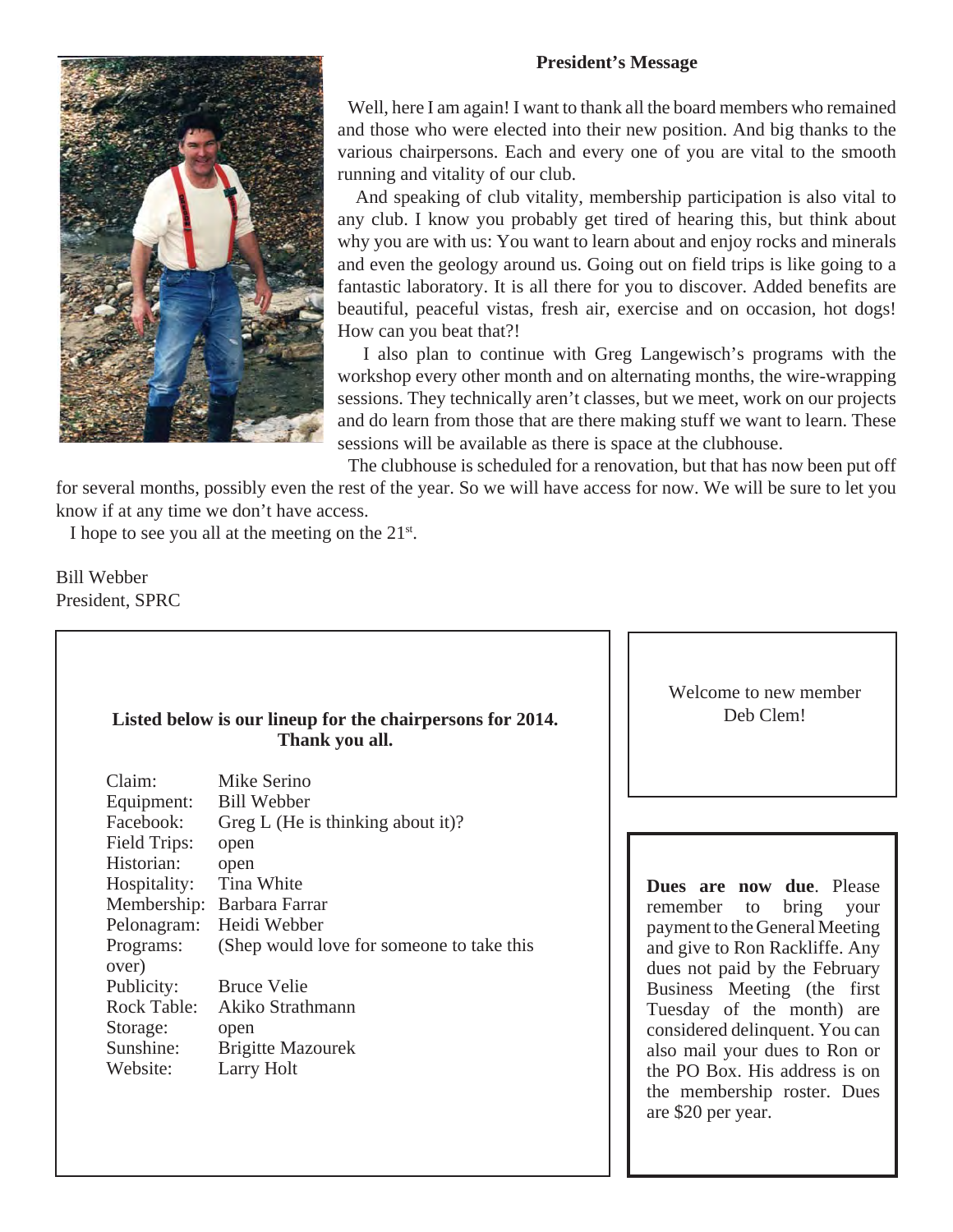## Sierra Pelona Rock Club Business Meeting January 7, 2014 Greenbriar Estates Clubhouse

The meeting was called to order at 7:10pm. In attendance were Tina White, Ron Rackliffe, Shep Koss, Greg Langewisch, Bill and Heidi Webber and Mike Serino. A quorum was met.

President Bill Webber said he would like to continue some programs that Greg Langewisch introduced last year, namely the workshops every other month and in alternate months the wire wrap session at the clubhouse as long as it is available.

Again, it was discussed about getting more participation in the field trips. It is very frustrating for the field trip chair to plan the outing and then have a handful of people show up. We all understand life commitments, ability and so on, but since this is a rock club, we would like to see more people participating in the activities. We discussed reinstating a participation prize, more notice, etc. It was also suggested that some outings not collecting might be nice, such as a geology-oriented trip. It was decided that this would be a topic for the General Meeting in January. We also need a Field Trip Chair.

Greg L said he would think about becoming the Face Book chair.

Mike Serino, regarding the Diablo Claim: Mike will call Sacramento BLM regarding the claim challenge by American Travertine and Onyx. The board agreed to pay any expenses Mike incurs. We need to make absolutely sure their claim has been in effect for as long as they say and that our claim was given to us in error by the BLM. He will be obtaining maps, etc. and Tina has friends who can do an overlay to try to pinpoint our claim.

A little background on this issue: After much research, measuring, paperwork, fees, etc. Ron Lawrence and Dianne Southwell were highly instrumental in obtaining the Diablo Onyx claim 4 years ago. In November 2013, we were contacted by American Travertine and Onyx saying that this is their claim and has been for over 20 years. Mike S has been in contact with them and while it appears they haven't been near the claim since we put up our collecting box and discovery posts 4 years ago, they have been paying the annual fee. We need to be sure we are at the right spot, hence the maps, etc. They say we are a mile south of the claim. BLM doesn't use GPS coordinates; they use a grid map which can make exacting locations very challenging.

Greg M. Ron L. and Ron R. are all planning to go to Quartzite at least once and will pick up materials for the rock table and other events for sale.

Deb Clem was voted in as our latest member. Welcome Deb.

The meeting was adjourned at 8pm.

Respectfully Submitted, Heidi S Webber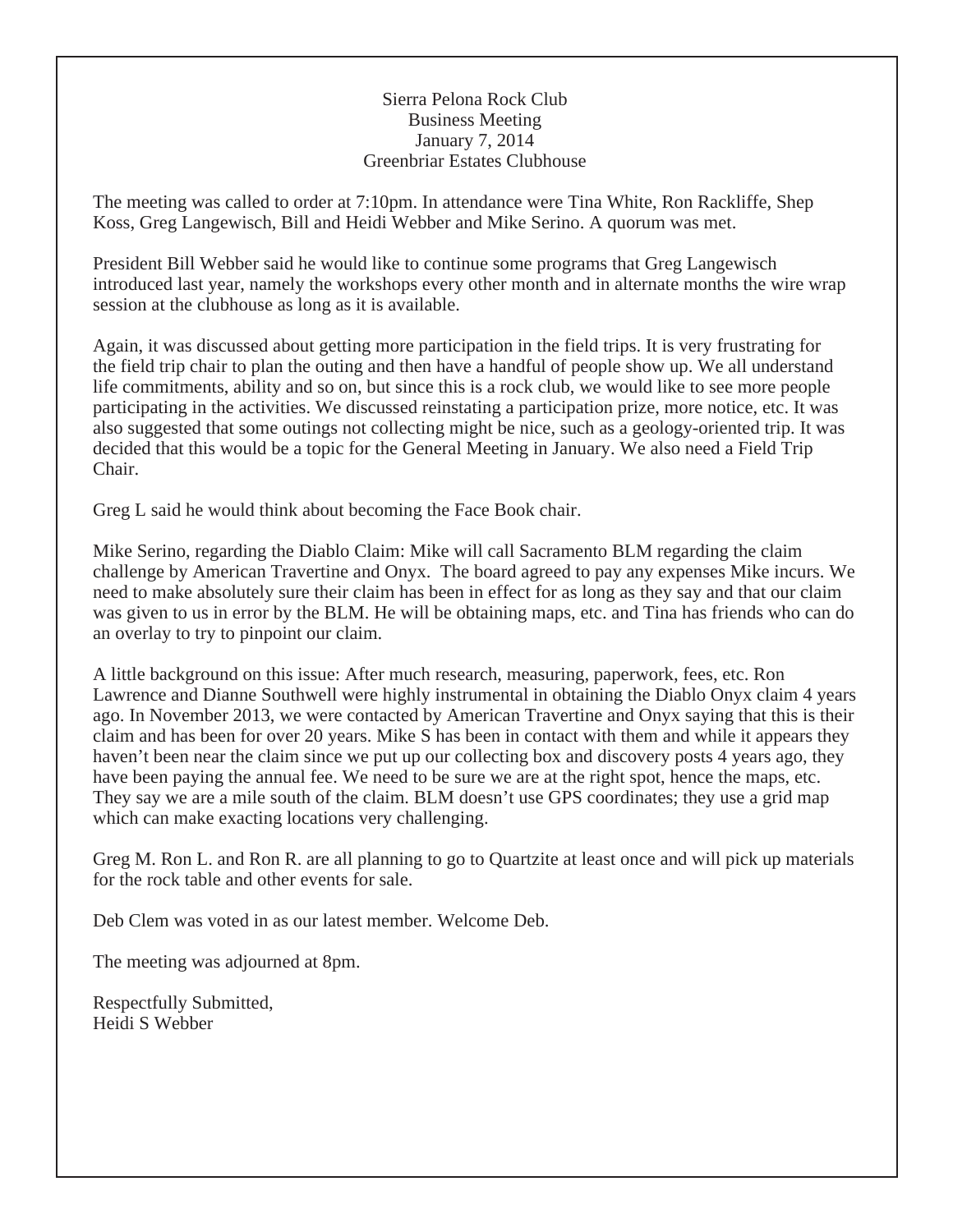# **Amber - A Most Unique Mineral!**

by Mark Nelson Pasadena Lapidary Society

 Amber represents a past that we can only study in the fossil record! We know from fossils that there were insects and vegetation 40 to 60 million years ago and, in amber, we frequently see the actual insects and vegetation in the glowing mineral specimens!

 The gem we call Amber has been appreciated for its color and natural beauty since Neolithic times. Amber is fossilized tree resin - often mistakenly referred to as tree sap. Whereas sap is

a thin material which acts like arterial blood to a tree, running deep in the heart of the tree, resin lies at the outside edge of the tree - right under the bark - and acts like a clotting agent to heal the tree when its damaged or when attacked by insects - which are then trapped and encapsulated in the sticky substance!

 Amber is one of a few organic materials that classify as a gemstone. The others are pearls, jet, ivory, coral some colorful shells like abalone. Much valued from antiquity to the present as a gemstone in jewelry, amber is also made into a variety of decorative objects.

 Amber is a very soft material - varieties are rated from 1 to 3 on Mohs scale of hardness so be especially careful with pliers when wrap-ping amber in wire. Amber is also used as an ingredient in perfumes and as a healing agent

> Amber comes in a variety of colors, including ruby red, pale yellow/brown and green. Like many gems and soft minerals (peridot, citrine and turquoise) amber is often enhanced by jewelers and faked by thieves. We would be wise to know the source of the amber we acquire and to ask the dealer if it is real and where it came from!

*Photos: Wikipedia and National Geographic*

Sierra Pelona Rock Club General Meeting December 22, 2013 Placerita Canyon Nature Center

The meeting was called to order by out-going president Greg Langewisch. This is to be a very brief meeting before the Holiday Party and Pot Luck. The new board for the 2014 year was announced and presented to the membership:

> Bill Webber President Ron Lawrence Vice-President Heidi Webber Secretary Ron Rackliff Treasurer Shep Koss Federation

Many thanks go to the nomination committee, Bruce Velie, Bill Webber and Omid Aeen.

 It was announced that the work on the clubhouse should be starting by mid-January, meaning that the monthly General Meeting for January will need to be held elsewhere. Any changes will be announced to membership as soon as we are aware of them.

**UPDATE 1/02/13**: Ron Lawrence just checked with the office and it will now be at the very least March before the renovations start, so we will be meeting as usual at the clubhouse during January and February.

The meeting was adjourned for the potluck, silent auction and live auction.

Respectfully Submitted Heidi S Webber